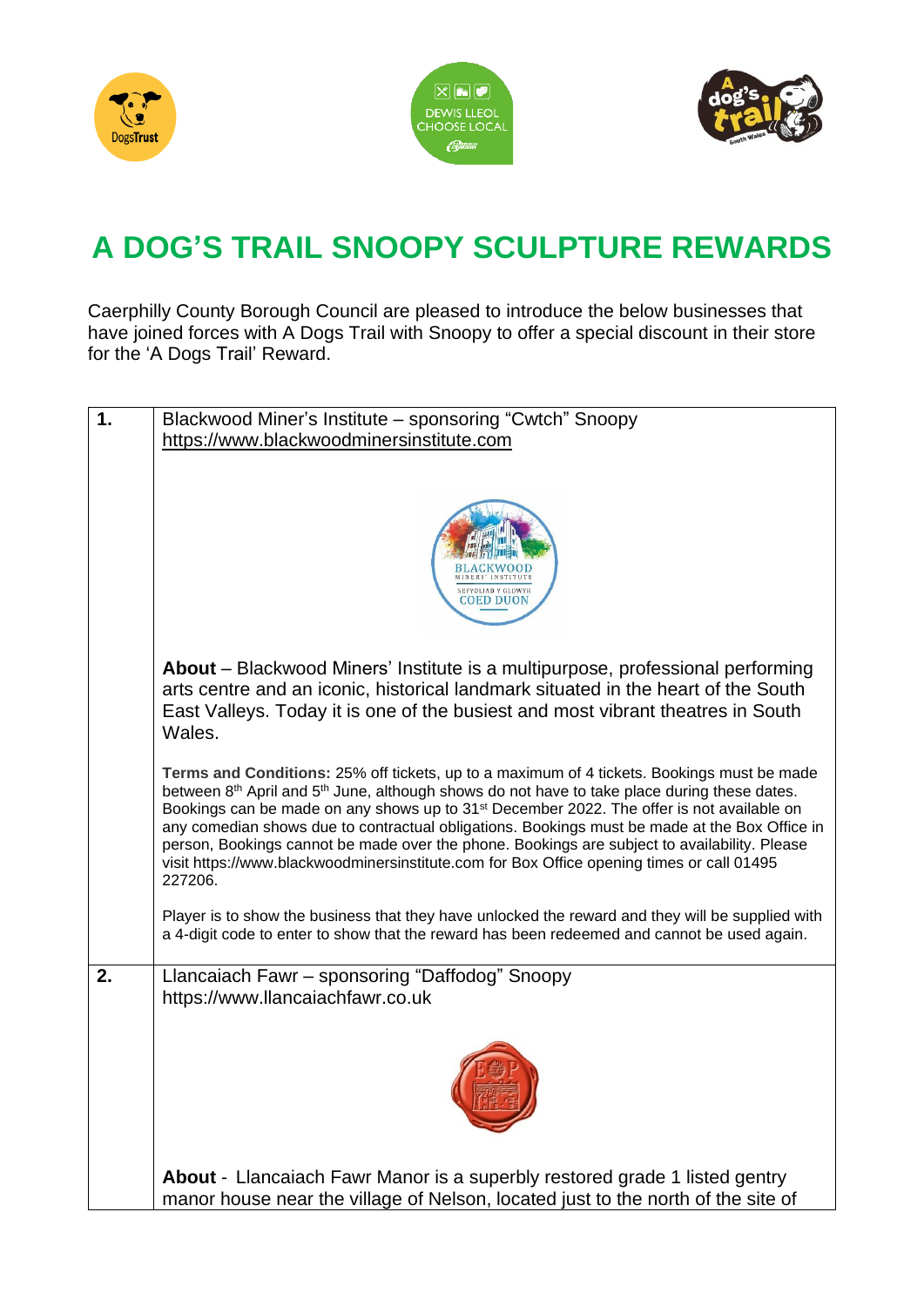





the former Llancaiach Colliery in the heart of the Rhymney Valley in South Wales. Llancaiach Fawr Manor is no ordinary heritage attraction. History here is tangible, it is where the past and the present meet. The costumed servants of the house are living and working in 1645 and allow you to share and engage in their world. Fires crackle, candles flicker, Welsh wool clothing rustles and the sounds and smells of domestic life make your visit a memorable sensory experience of the past. It takes a moment to attune your ear to the unfamiliar speech within the Manor itself, but within seconds you become immersed in the time of the Civil Wars and the cares and concerns of ordinary people living in extraordinary times. As well as the Manor House, Llancaiach Fawr is host to beautiful gardens and surroundings, a delightful dining experience, events, educational activities, weddings, a gift shop and so much more! **Terms and Conditions:** Enjoy a free hot drink before or after exploring all that Llancaiach Fawr Manor has to offer. Only one reward available per person. Available from 8<sup>th</sup> April to 5<sup>th</sup> June inclusive. Subject to availability. Player is to show the business that they have unlocked the reward and they will be supplied with a 4-digit code to enter to show that the reward has been redeemed and cannot be used again **3.** Coffi Vista – sponsoring "Quit Dragon Your Heels" Snoopy https:// www.visitcaerphilly.com/coffi-vista-caerphilly **About -** COFFI VISTA – Caerphilly is a perfect place to relax and enjoy the impressive views of Caerphilly Castle. With a wide selection of delicious hot drinks as well as choice of snacks and homemade cakes, COFFI VISTA offers a modern and relaxed atmosphere. The friendly and welcoming staff are on hand to ensure that you get the very most out of your visit to the area, offering advice and assistance where possible on local attractions and other places of interest. Why not purchase some world-famous Caerphilly Cheese, made to the traditional Caerphilly Cheese recipe and available in truckles! **Terms and Conditions:** Enjoy a free Welsh cake in the modern Coffi Vista Coffee Lounge with any purchase. Only one reward available per person. Available from 8<sup>th</sup> April to 5<sup>th</sup> June inclusive. Subject to availability.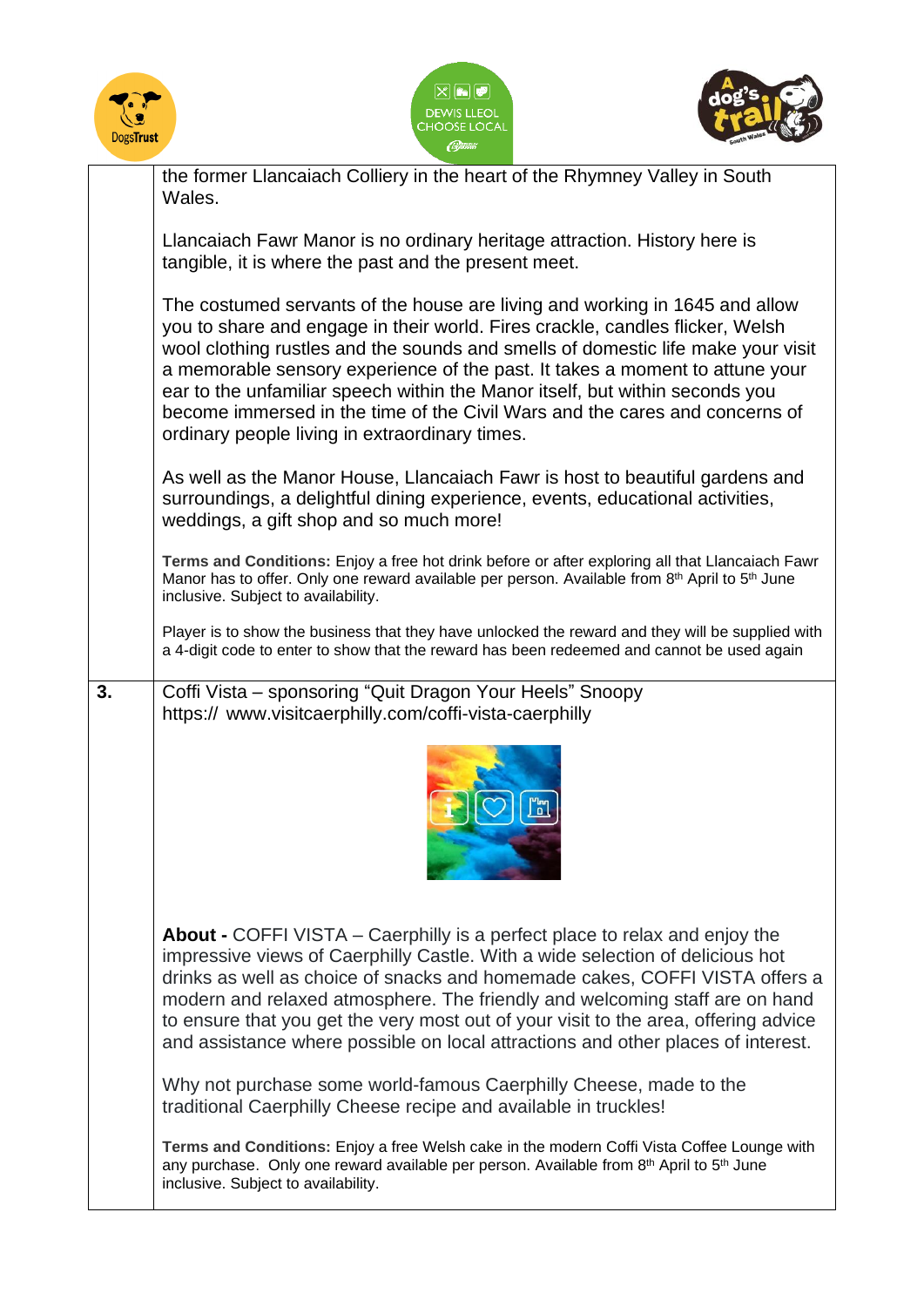





|    | Player is to show the business that they have unlocked the reward and they will be supplied with<br>a 4-digit code to enter to show that the reward has been redeemed and cannot be used again.                                                                                                                                                                              |
|----|------------------------------------------------------------------------------------------------------------------------------------------------------------------------------------------------------------------------------------------------------------------------------------------------------------------------------------------------------------------------------|
| 4. | Winding House - sponsoring "Bora Da" Snoopy<br>www.visitcaerphilly.com/the-winding-house                                                                                                                                                                                                                                                                                     |
|    |                                                                                                                                                                                                                                                                                                                                                                              |
|    | winding house<br>tŷ weindio                                                                                                                                                                                                                                                                                                                                                  |
|    | About - Winding House Museum in New Tredegar offers an inspiring day out<br>- and a warm Valleys welcome! Its attractions include a fascinating, hands-on<br>exhibition on the hidden history of Caerphilly County Borough. From Romans<br>to Revolutions, Castles to Cavaliers, the Iron Age to Iron Works - there's lots<br>to see, do and explore!                        |
|    | The Winding House is built on the site of the former Elliot Colliery and the<br>museum's centre-piece is the original Victorian winding engine. This<br>remarkable machinery is maintained by a team of dedicated and enthusiastic<br>volunteers and is run on special event days and Bank Holidays. It may also be<br>run for special interest groups by prior arrangement. |
|    | There is a Coffee Shop offering delicious, traditional cakes, teas and coffees<br>while high quality souvenirs, traditional toys, crafts, jewellery and books are<br>available from the Gift Shop.                                                                                                                                                                           |
|    | What's more, admission is FREE!                                                                                                                                                                                                                                                                                                                                              |
|    | <b>Terms &amp; Conditions:</b> Enjoy a free cake with every hot drink purchased in the coffee shop<br>before exploring all that Winding House has to offer. Only one reward available per person.<br>Available from 8 <sup>th</sup> April to 5 <sup>th</sup> June inclusive. Subject to availability.                                                                        |
|    | Player is to show the business that they have unlocked the reward and they will be supplied with<br>a 4-digit code to enter to show that the reward has been redeemed and cannot be used again.                                                                                                                                                                              |
| 5. | Cwmcarn Forest - sponsoring "Welsh Wildflowers" Snoopy<br>https://www.cwmcarnforest.co.uk                                                                                                                                                                                                                                                                                    |
|    | $\alpha$                                                                                                                                                                                                                                                                                                                                                                     |
|    | fforest cwmcarn forest                                                                                                                                                                                                                                                                                                                                                       |
|    | About - From thrilling adventures to tranquil overnight stays, Cwmcarn Forest is<br>close enough to retreat to yet feels like a million miles away. Gear up or wind                                                                                                                                                                                                          |